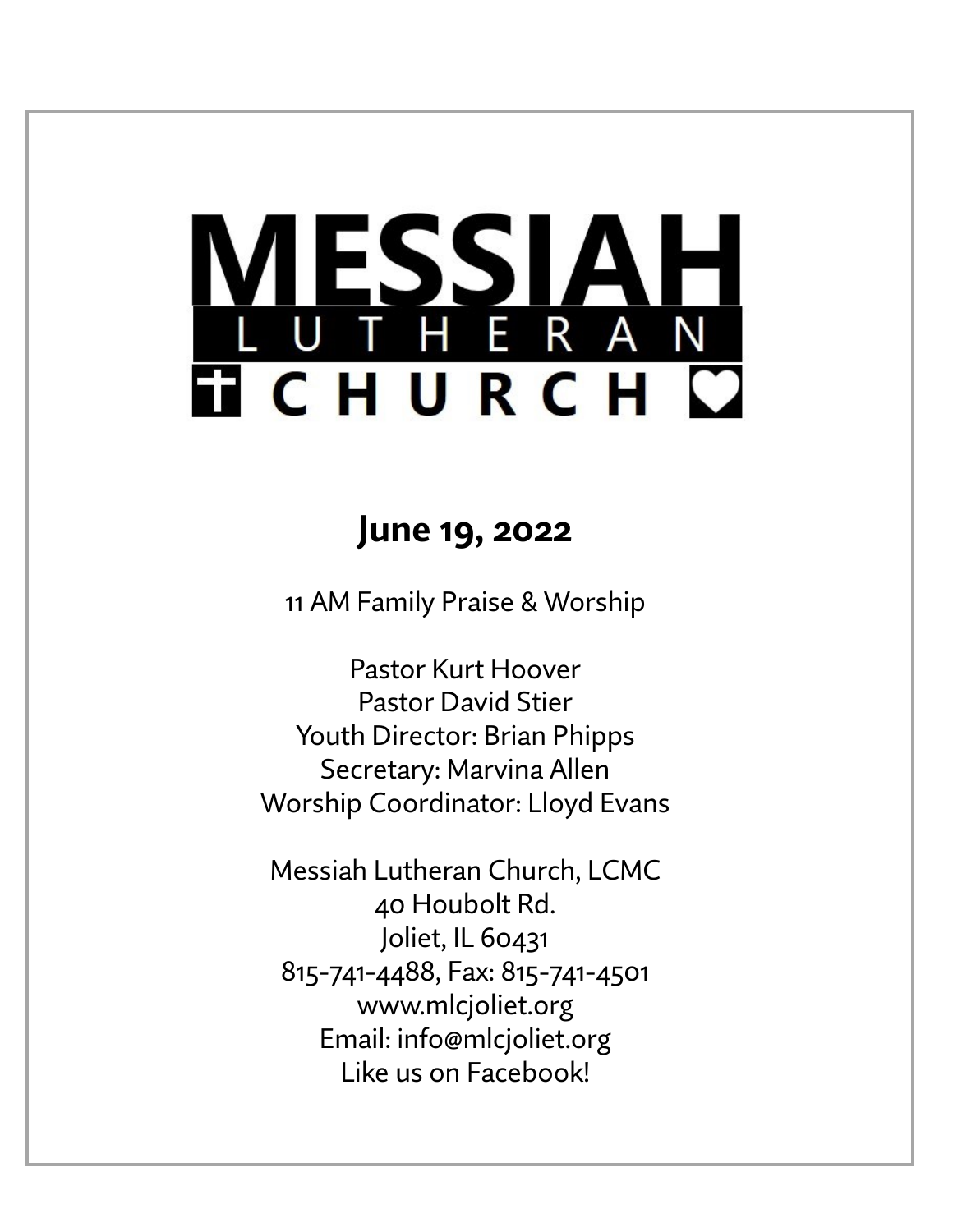## **WORSHIP TODAY**

### **Call To Worship**

### **Welcome/Announcements**

### **Worship Through Songs**

## **Worship Through Confession & Giving**

Text prayer requests to 815-369-0070

### **Children's Message**

## **Worship Through Hearing God's Word**

**Message** "Better Together: Love Yourself" By Lloyd Evans

## **Worship Through Song**

### **Prayers of Intercession**

### **Communion**

### **Worship Through the Lord's Prayer**

# **Closing Song**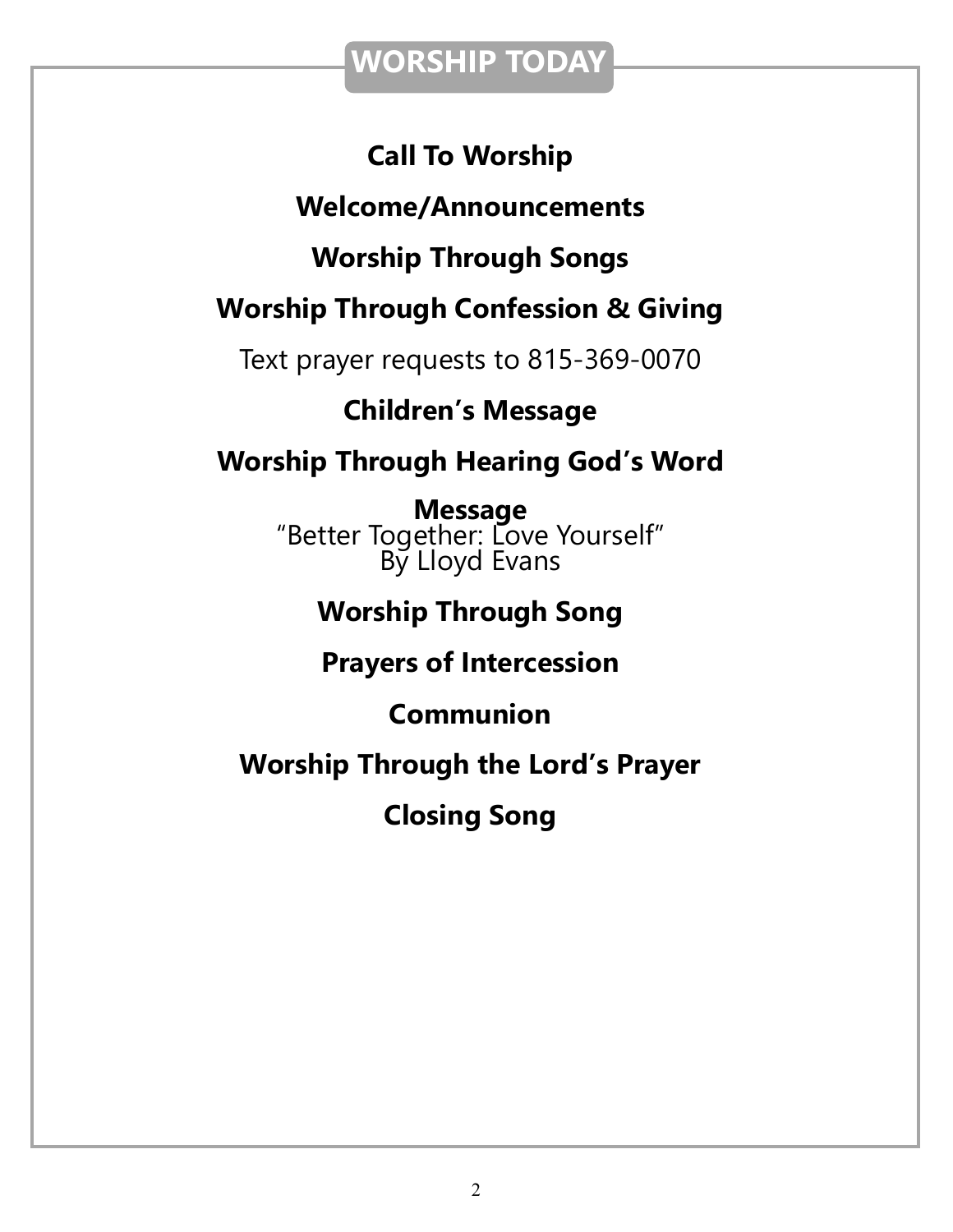### **OUR PSALM Psalm 139:14 (NLT)**

*Reader: Kate Richmond*

<sup>14</sup> Thank you for making me so wonderfully complex! Your workmanship is marvelous—how well I know it.

### **OUR EPISTLE LESSON Ephesians 5:29 (NLT)**

 $29$  No one hates his own body but feeds and cares for it, just as Christ cares for the church.

### **OUR GOSPEL LESSON John 10:1-10 (NLT)**

"I tell you the truth, anyone who sneaks over the wall of a sheepfold, rather than going through the gate, must surely be a thief and a robber!  $2^2$  But the one who enters through the gate is the shepherd of the sheep.  $3$  The gatekeeper opens the gate for him, and the sheep recognize his voice and come to him. He calls his own sheep by name and leads them out. <sup>4</sup> After he has gathered his own flock, he walks ahead of them, and they follow him because they know his voice. <sup>5</sup> They won't follow a stranger; they will run from him because they don't know his voice."

 $^6$ Those who heard Jesus use this illustration didn't understand what he meant,  $^7$  so he explained it to them: "I tell you the truth, I am the gate for the sheep.  $8$  All who came before me were thieves and robbers. But the true sheep did not listen to them. <sup>9</sup> Yes, I am the gate. Those who come in through me will be saved. They will come and go freely and will find good pastures.<sup>10</sup> The thief's purpose is to steal and kill and destroy. My purpose is to give them a rich and satisfying life.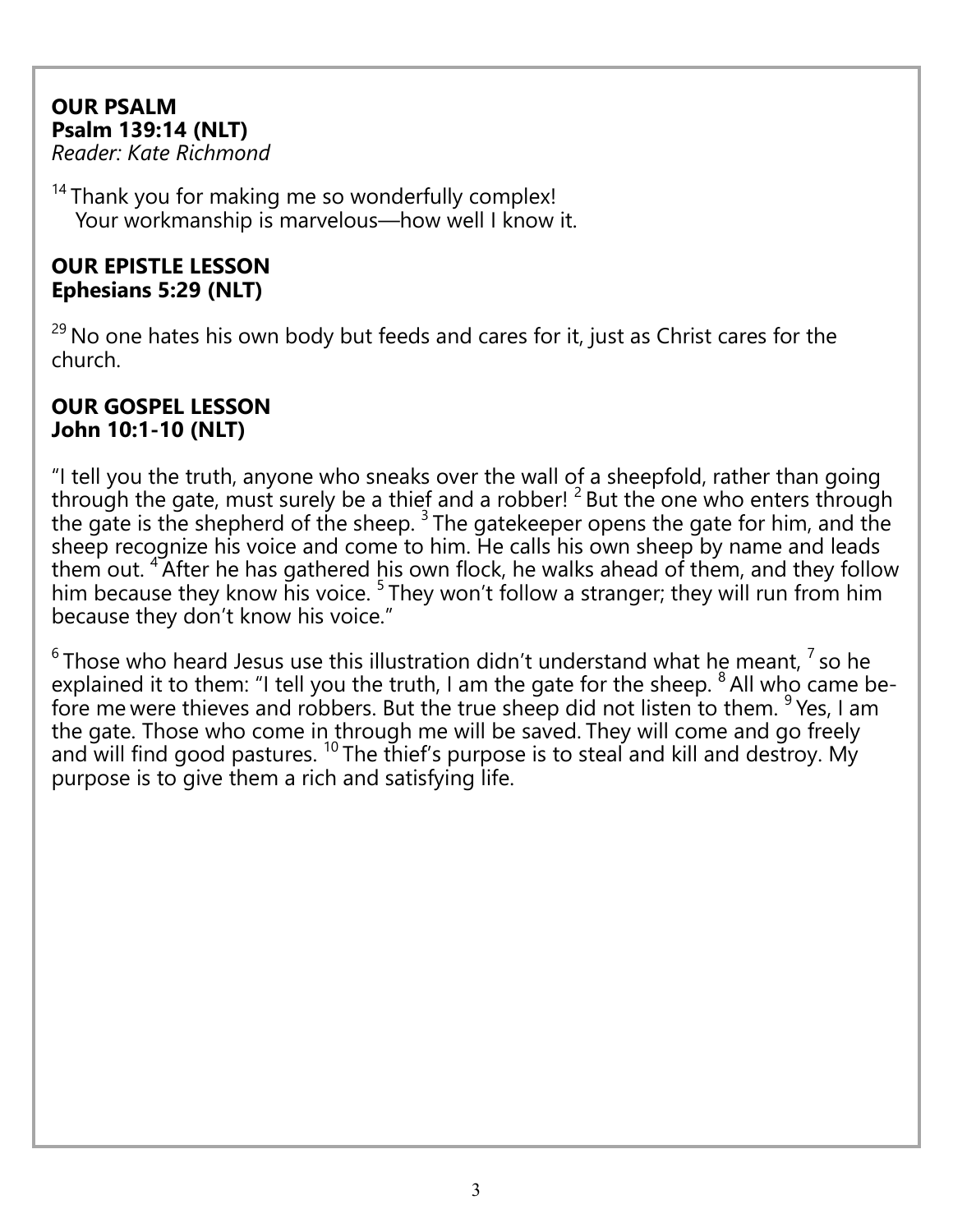# **ANNOUNCEMENTS**

# **MLC NEWS**

### **CONNECT WITH MESSIAH**

You can use this QR code to let us know you're new, tell us that you're interested in next steps at MLC, submit prayer requests, fill out a connection card, and give online. Scan it now to connect with MLC.



### **ONLINE GIVING**

Online giving is an easy way to give to MLC, and there are three ways to do it: 1) Go to this link: churchcenter.com/giving 2) Download the Church Center app on your phone or tablet. 3) Text your dollar amount (with a dollar sign in front of it) to 84321.

### **OFFICE HOURS**

Our office hours are from 9am-3pm Mon-Fri. Saturdays and evenings by appointment.

### **YOUTH CHOIR DIRECTOR**

The Lay Ministry board is looking for a youth choir director. The job consists of preparing the youth choir for one performance a month during the school year during the 9:30 and 11:00 services. The approximate time commitment is 2 hours per week. The position has a small stipend and will start after the summer. Please contact the church office or email Tom Bond at tlbond7@hotmail.com if you are interested

#### **NURSERY ASSISTANTS NEEDED**

The Lay Ministry board is looking for a few adults or couples who can make themselves available as substitute nursery attendants in case our regular nursery attendant is absent due to illness or other commitments. This is a volunteer position, but the expectation is that the commitment will be infrequent. Please contact the church office or email Tom Bond at tlbond7@hotmail.com.

# **GET INVOLVED**

### **MESSIAH QUILTERS**

Our next meeting will be on Tuesday, June 21st, 2022 from 9 am – 12 pm. We have so many quilts ready to be tied and you don't need any sewing or quilting experience to help us. If you are unable to join us and would like to sew at home, we have kits ready for you to sew. Contact Kathy Mueller (815-953-6601) at scpbklane@aol.com for more information or any questions you may have. Drop by and see what we are doing.

#### **MEMORY BEARS**

The Memory Bears Life Group meets together once a month to make teddy bears out of clothing from people who have passed away to comfort the grieving. We also make and sell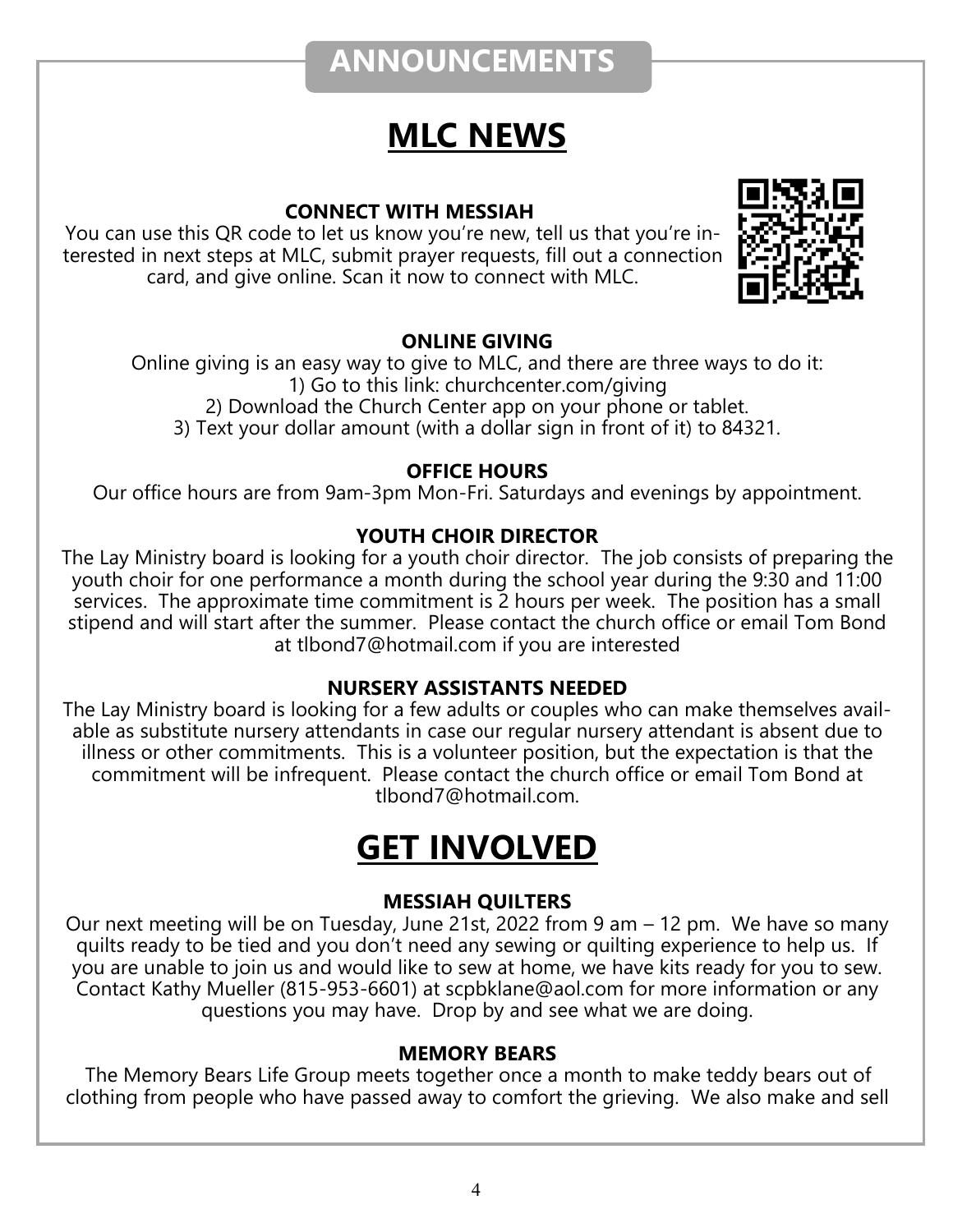bears once a year to raise money for supplies and children's charities. We would love to have you join us! We have jobs that do not require sewing as well as jobs that do. Please contact Cindi Souza (815-931-8478) for more information.

# **MLC MESSIAH KIDS**

### **"BEE-UTIFUL" SUMMER SUNDAYS (Sundays at 9:30 am)**

Please join us for our "BEE-utiful" Summer Sundays 9:30a in the FLC. (Family Life Center) Grades Pre-K thru 6th are invited to join us to learn about the BEE-attitudes! We will have a short lesson followed by games/crafts and snacks. Parents don't forget to sign the kids in at the computer kiosk by door 10.

Want to be a part of this team and come along side those who "train you up"? We are looking for teens-adults to help guide the younger kids or help facilitate a pre-written lesson! Please see Pastor Dave or Kimber or sign up in the Narthex! Or just email Kimber kd59rn00@aol.com

### **MESSIAH KIDS SUNDAY 11 AM**

Do you like to go to the park and watch Kids play? Enjoy watching your children or grandchildren interact with others? Come Join our Team MK11! See PD2 or Kimber for how to be a part of this vital ministry?

It's a time for kids to burn off energy while mom and dad get to focus on the message. Kids are dismissed after the children's message so they get to be a part of worship with the family and learn what it means to worship as a family. You don't need to lead a lesson; you just watch kid's playing in the FLC for about 30-40 minutes with the nice cool AC blowing. Parents don't forget to sign the kids in at the computer kiosk by door 1.

# **MLC STUDENT MINISTRY**

**7TH-12TH GRADE SUNDAY SCHOOL (Sundays at 9:30 am)**

Sunday school continues this week.

### **IGNITE (Wednesdays from 6-8 starting in June)**

Join the student ministry for our Wednesday night summer program. Open to 7th-12th grade. We will meet at the church

#### **STUDENT MINISTRY CAMPING TRIPS**

There will be a June camping trip on June 14th-17th, and a July camping trip on July 29th-Aug. 1st. Both will be at Mendotta hills and are open to 7th-12th grades. Details and signup sheet is available at bit.ly/MLCCampJune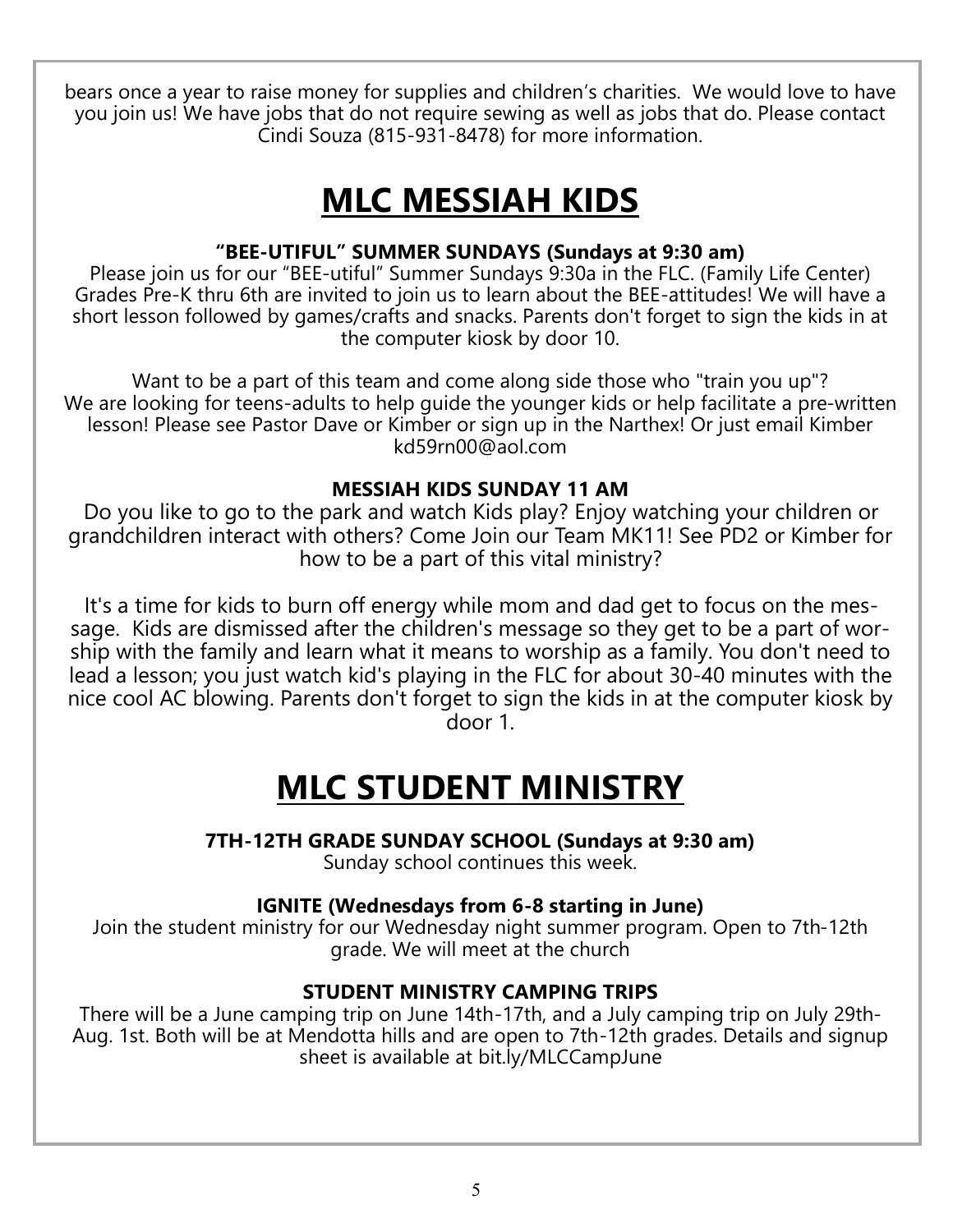### **CENTER LAKE BIBLE CAMP (June 26th-July 1st)**

For 5th-8th grade. This is where students go to learn about the Bible while experiencing God in nature.

### **RAGING WAVES TRIP (July 13 from 9 am to 7 pm)**

Ignite is going to Raging Waves! It is for students 7th-12th grades. We will leave Wed. July 13th at 9am-7ish. The cost is \$55 which includes lunch (hot dog, fries, drink, ice cream) bring extra \$\$\$ for us to stop for dinner on the way home.

### **HIGH ADVENTURE TRIP (July 17th-July 23rd)**

For 9th-12th grade. This is a time for the High school to go to WV. to Alpine Ministries to experience God in nature and adventure. We will go white water rafting, repelling, and traverse a high ropes course. Need more info? Reach out to Brian at

brian@mlcjoliet.org

# **EVENTS**

### **PRAYER GROUP (Thursdays at 10 am)**

In the Fireside Room. Email pastor.stier@mlcjoliet.org for more information.

#### **INSIGHT ADULT BIBLE STUDY (Sundays at 9:30 am)**

Join us for a great time of fellowship and study of God's word in the fellowship hall.

#### **MOSAIC**

For the Summer months (May-Aug.) Mosaic will be combining with Insight for 9:30a Bible Studies. Keep an eye out for events and our new fall lineup!

#### **MEN'S BIBLE STUDY (Tuesday, June 28th at 6:30 pm)**

Our church has a new ministry for men. Messiahs Mens Ministry, 3M Group, is born out of the need for Gods men to step up and be who they were created to be. Our purpose is to train men to come alongside each other and encourage one another in life. To lead the next generation of men into a way of life that honors and pleases God. Join us on the second and forth Tuesday of every month @ 6:30 pm. It's never too late to jump in. Men of all ages are welcome. If you would like more information feel free to contact: Mike Brown Evmlcjoliet@gmail.com 815-405-2547

#### **DADDY DONUT DAY (Today)**

Come celebrate Daddy Donut Day at Messiah on Sunday, June 19th. Enjoy a delicious donut from the donut wall in the narthex during our 8 am, 9:30 am or 11 am service. Happy Father's day!

#### **PAIRS & SPARES (Sundays, June 26th and July 31st)**

Pairs and Spares is an adult social gathering for friends and family of MLC. Our team puts together a warm atmosphere with fun and games for adult couples and singles alike. More than anything we just value connections. Pairs and Spares will happen Sunday evenings from 4-8p to come together as a community to enjoy life together.

Let us know if you want to be a part of this Life Group and help us out with your ideas. Our First two events are BBQ & Pool Parties: June 26th @ The Bonds and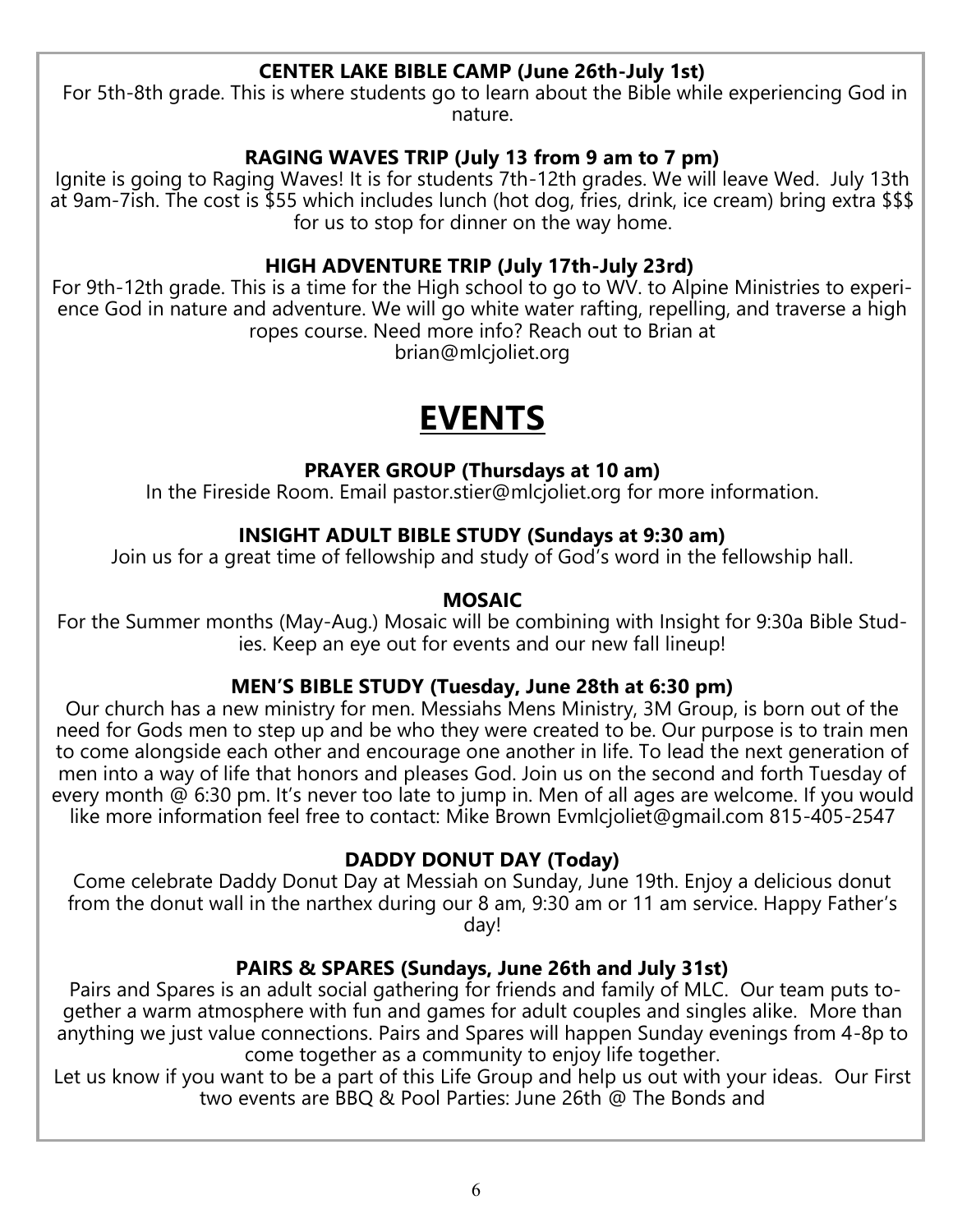July 31st @ The Ferenzis. Messiah will provide the meats. Just bring side dishes to share and drinks for you and yours. Sign up in the narthex or email the church at info@mlcjoliet.org if you plan on attending.

#### **RALLY DAY (Sunday, August 21 at 10 am)**

Join us for one combined service outside as we enter into another year of service and teaching here at Messiah. There will be a cookout after service. Please bring lawn chairs.

### **10TH ANNUAL LABOR DAY CHURCH FAMILY CAMPING TRIP (September 2-5)**

You're invited to see what all the fun in about while camping with your church family. Contact Pastor Stier for more details at pastor.stier@mlcjoliet.org.

### **ENCORE GOES TO THE ARK (Sept. 13-16)**

Encore, our 55 and older group, is headed to the Ark Encounter in Kentucky. The projected cost is \$850 for a couple and \$550 for a single. Depending on what happens with fuel cost and how many people this may need to be adjusted. The final price will be set 30 days prior to the trip Here is the link to register: bit.ly/MLCARK. Please invite friends, register and get your deposits in ASAP so we can start hotel planning.

### **COUPLES RETREAT (September 23-25)**

Come join us for a great time of worship and fellowship at Center Lake Bible Camp. The purpose of this Couples' Retreat is to build godly marriages through a time away from home in an atmosphere of fun, fellowship, and Biblical teaching on marriage. Contact Pastor Stier for more details at pastor.stier@mlcjoliet.org. There is limited space, so sign up early!! Register at bit.ly/MLCCouples

#### **THANK YOU**

It was my pleasure to direct our 2022 Vacation Bible School this year. We had 81 kids attend and over 70 volunteers this week. It was an amazing week of bible stories, live music, games, crafts, and of course, snacks.

Thank you to the Memory Bears for their generous support and to everyone who brought in supplies/donations. To those of you who prayed for us before and during the week, we felt it and it was very much appreciated.

#### **Please give a big round of applause to all our volunteers who used their time and talents to help make VBS 2022 such a successful event.**

Special thanks go to Julie Ferenzi, Pastor Kurt Hoover, Pastor Dave Stier, Shannon Capps, Ashli Valcovich, Tim Boe, Molly Hoover, Pat Burke, Kate Richmond, Alison Capps, Beth Hohisel, Marvina Allen, Brian Phipps, Sherri Unyi, Tom Spielman, Lina Spielman, and Audra Spielman for their leadership, planning, and help before and during VBS. Thank you Myka Hoover for your energy and enthusiasm emceeing and leading our songs all week. A big thank you to Lloyd Evans for leading the live band, writing original songs, dealing with background checks, and helping with tech issues both big and small. And an especially big thank you to Lynda Mahalik for organizing PR and registration, decorating, taking photos, and for tolerating texts, emails, and phone calls from me day and night for the last two months.

### **We truly are Better Together! - Lori Spielman**